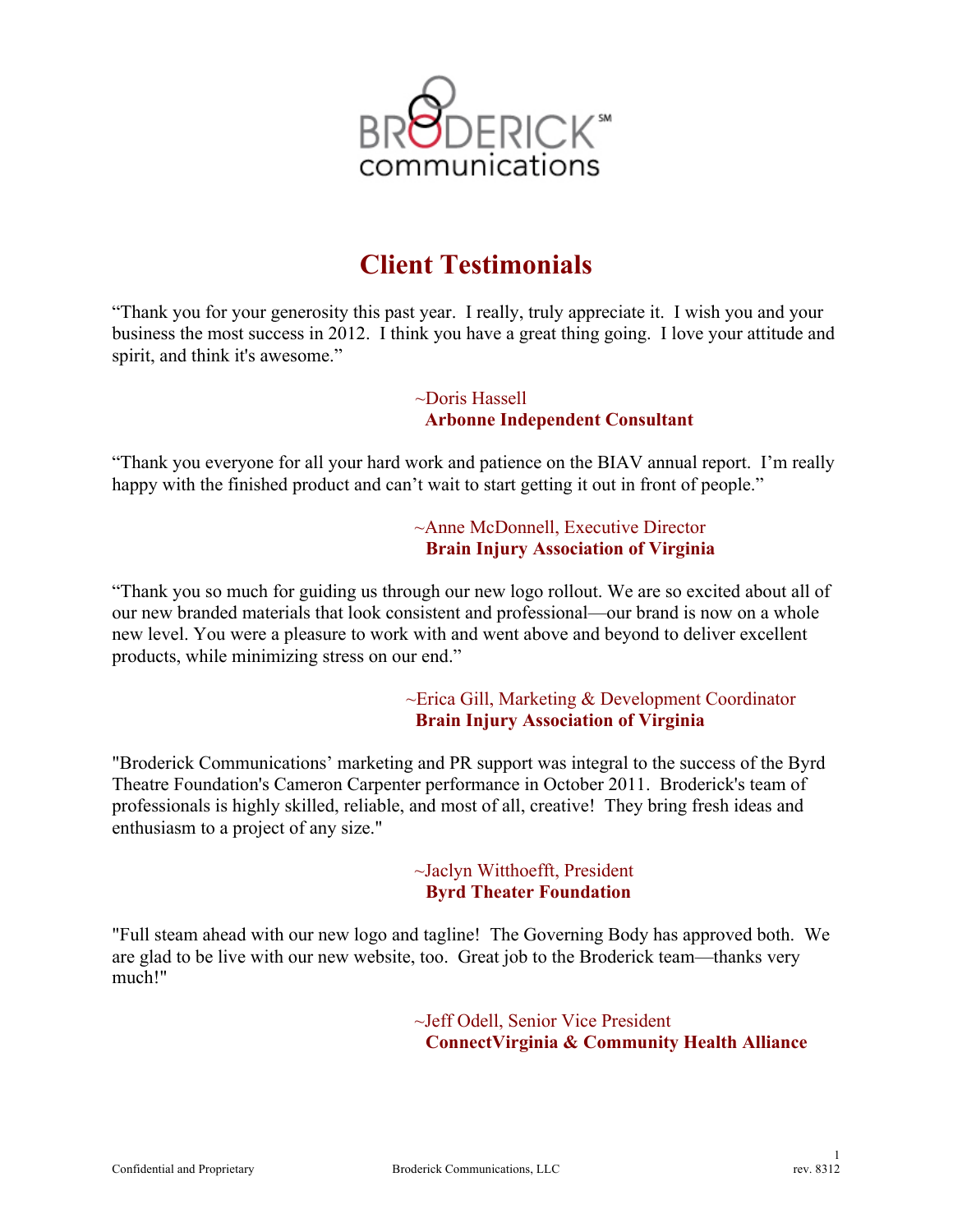

"Jennifer, thank you for the strategy presentation meeting. You were so smart to reenact the scenario you did for the attendees at the coffee talks held throughout the research effort. It really gave us, the client team, the flavor of your meetings. I came away feeling that the meetings were well scripted and orchestrated. The best thing is the participation percentage. No one can say that her voice was not heard."

> ~Cabell West, President **Garden Club of Virginia**

"You and your associates have been professional in every sense providing HandCrafted Homes with much guidance."

> **~**W. A. Murray III, General Manager **Handcrafted Homes, LLC**

"Thank you for the vote of confidence and the guidance with the presentation. I am very happy having you on my team. The more we work together, the more I realize how lucky I am to have a "Pro" guiding my marketing efforts. I have no doubt I made the right choice in marketing firms."

> ~Steve Lewis, Managing Partner **HarvestHomes4Heroes**

"Thank you - for all you do!  $\mathbb{Q}$ "

**~**Steve Lewis, Managing Partner **HarvestHomes4Heroes**

"Great work on the new ad campaigns. Our leads were up by 29% in [one location] and 81% [in another]. I can't help but think the ads had an effect because we have been flat for so long in spite of all the activities and events. I am excited to see some new ads. Thank you!"

> ~Dianne Catuska, Regional Director **HHHunt Senior Living**

"I love every single ad you presented—BEAUTIFUL work. Thanks!"

~Sylvia Maddox, Regional Director **HHHunt Senior Living**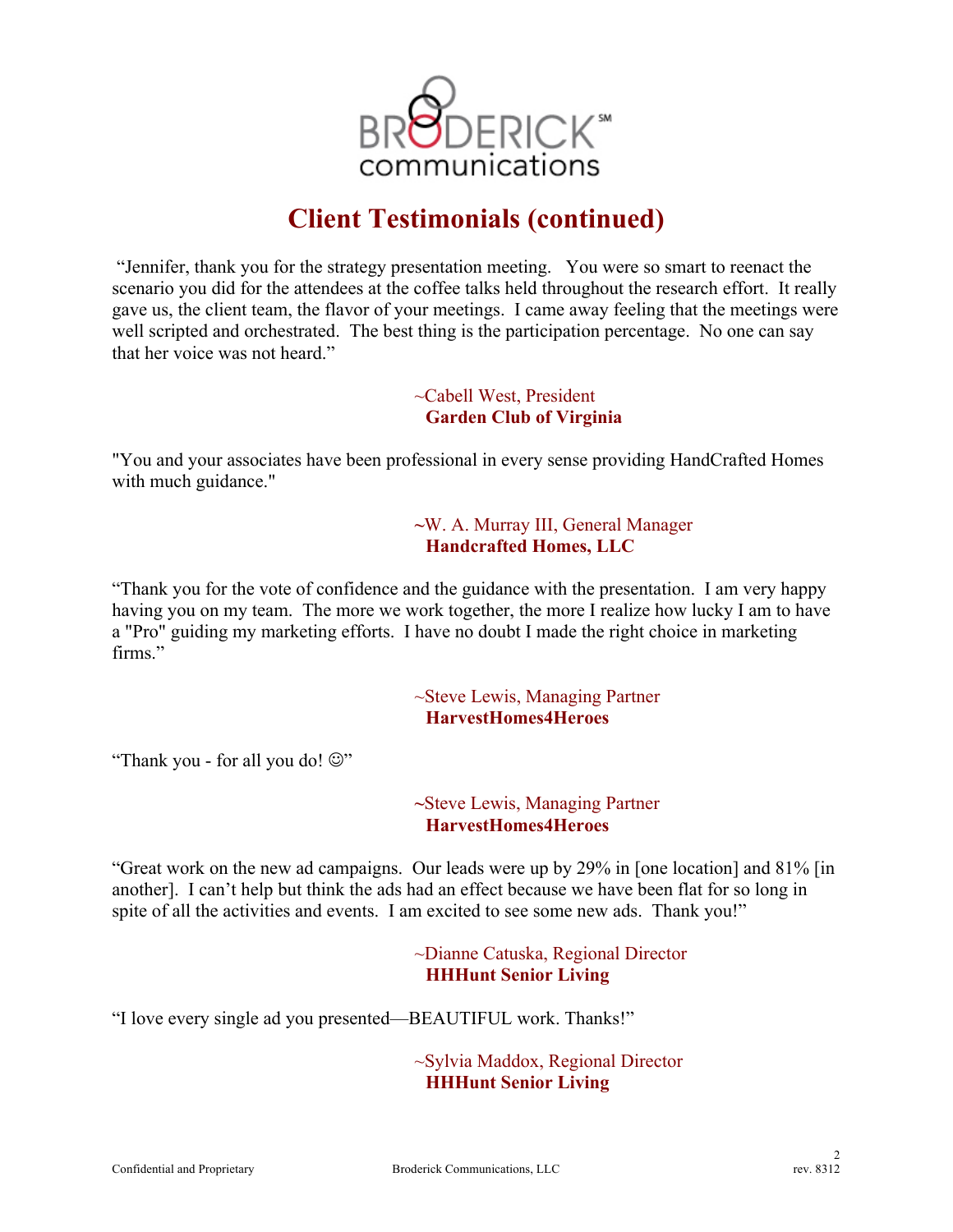

"Please join me in thanking Broderick Communications for their last minute support in creating this perfect Spring Arbor ad to meet the deadline. Thanks!"

> ~Richard Williams, Vice President **HHHunt - Senior Living**

"I am very satisfied with the results of our efforts thus far. Our new logo, collateral, and the progress on our website have energized us! We appreciate your professionalism and that of your team."

> ~Sidney Sperberg, President **Import Hardware & Specialty**

"Spectacular PAGE 3 ad! Your wonderful, carefully planned and orchestrated WOWSER is just fab, Jennifer! Thanks for all your diligent work and TLC to make all this happen for us! Sooooo exciting  $\sim$  many, many thanks!"

> ~Katy Brydon, Owner **MacLaren Jewelers & MJ Buyers**

"Thank you so much. You have been wonderful. Cheers—GREAT IDEA!"

**~**Larry Brydon, Owner **MacLaren Jewelers & MJ Buyers**

"Thank you for all of your help. I am looking forward to seeing the video of the televised PR you secured for us. I do appreciate all of the efforts of you and your team. Thanks again."

> ~Ed Lawrence, Executive Director **LearningRx, Richmond West**

"Hope you know what an extraordinary person you are both personally and professionally. After knowing you, I am quite sure you are loved and admired by everyone you touch."

> ~Carroll King Schuller, Owner **Organic Blueprints**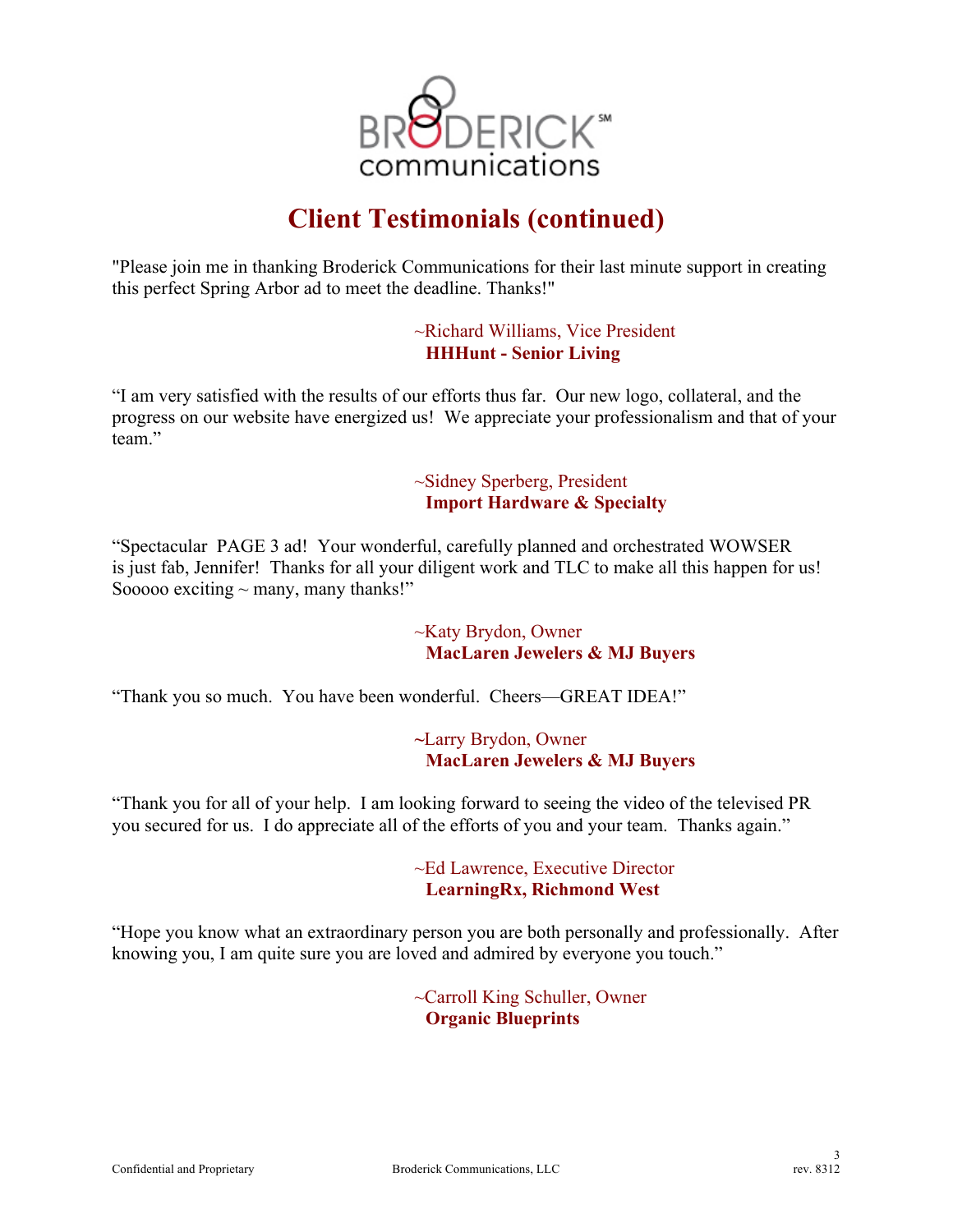

"Thank you…it is my pleasure that you are a part of the Montessori 'scene'!"

#### ~Martha Mabey, Head of School **Richmond Montessori School**

"Your commitment to ensure the future growth of our parish community and to help us carry out our mission is greatly appreciated. You always have my deepest gratitude for your devotion."

### ~Monsignor William H. Carr, Pastor **Saint Bridget Church**

"A new parishioner signed up for our Rite of Christian Initiation of Adults (RCIA) program today. When I asked him why he chose Saint Bridget he said it was because of our website! Thank you for sharing your God given talents with our parish."

#### ~Deacon John Arkesteyn **Saint Bridget Church**

"How blessed is Saint Bridget ( $\&$  yours humbly) to have someone of your talent  $\&$  passion to lean on!"

> ~Wayne Slough, Ph.D. Managing Director of Development **Saint Bridget Church & School**

"Thanks for our meeting today. I am excited about what is coming down the pike, and I really appreciate your insights and expertise. I find that there really is so much more to this process of "communication" than I realized. I enjoy learning from a professional—you!"

> ~Wayne Slough, Ph.D. Managing Director of Development **Saint Bridget Church & School**

"I think this ad looks great! Thanks to Broderick Communications for once again doing such a great job!"

> ~Jennifer Kelsey, Director of Marketing **Spring Arbor of Salisbury Assisted Living**